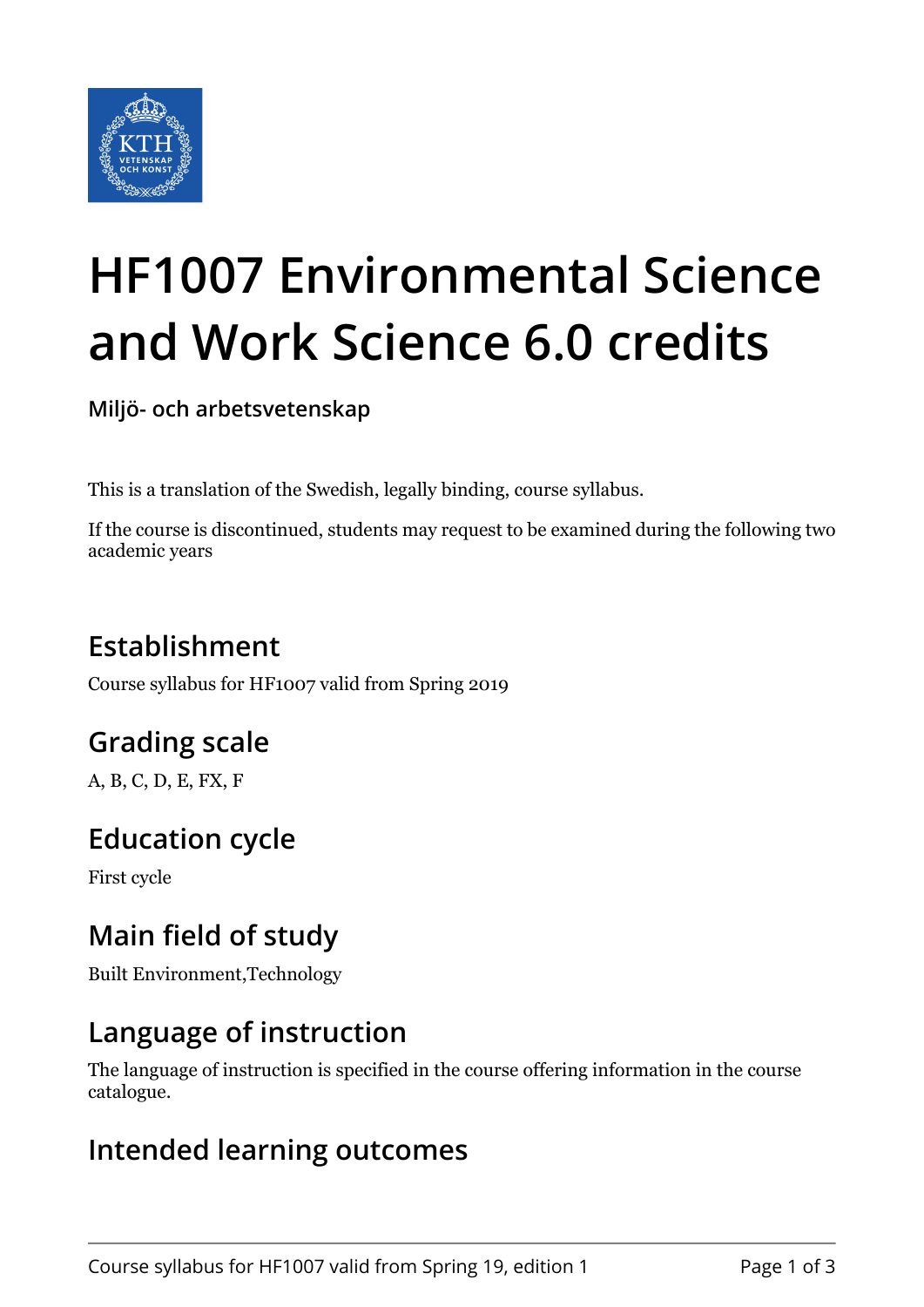This course is to give knowledge of environment and work science and lawmaking related to these issues.

After completing this course students are to:

- know as much about environmental problems, techniques and lawmaking that he/she can develop products and processes in an environmentally manner and be able to handle trading and contacts with authorities in a technically and ethically correct way
- know as much about work sites that he/she can prevent accidents at work and is able to take active part in efforts to improve the work site
- be able to design production processes taking into consideration man machine interaction

#### **Course contents**

- Environmental effects
- Environment techniques: gas-, air- and water purification
- Comprehensive attitude to environmental work
- How environment matters are prioritized in a business enterprise, live cycle estimates
- The tools available to society to control environment protection, description of environmental consequences
- Treatment of refuse and recycling principles
- Physical environment: load, noise, illumination, chemical health risks etc
- How to design a work site ergonomically
- Mental processes: perception, learning, cognition, memory, categorisation etc

## **Disposition**

The course consists of lectures, exercises, compulsory lab work and exercises, accounts, seminars and self studies.

# **Specific prerequisites**

Knowledge and skills corresponding to the requirements for acceptance to the engineering education

## **Course literature**

"Hållbar utveckling: en introduktion för ingenjörer och andra problemlösare." Fredrik Gröndahl, Magdalena Svanström. Liber

Utvalda kapitel ur boken: "Arbete och teknik på människans villkor", Prevent. (utvalda kapitel kan köpas som pdf av STH)